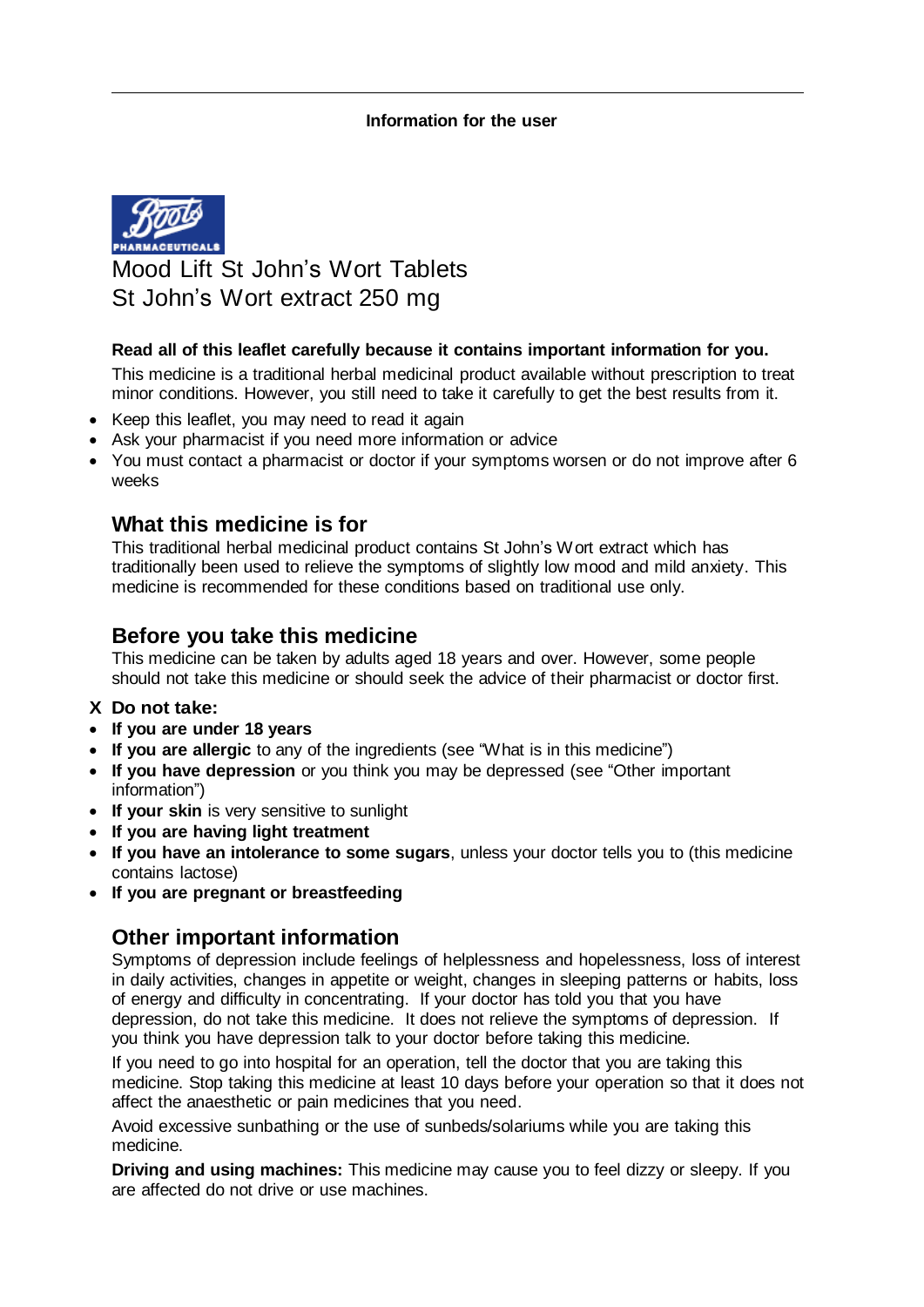# **If you take other medicines**

You should not take this medicine if you are taking certain medicines (see below).

If you are not sure whether your medicine is on this list, or you are unsure about interactions with any other medicines, talk to your pharmacist. This includes medicines prescribed by your doctor or medicine you have bought for yourself.

- **X Do not take this medicine if you are taking any of the following medicines:**
- **All hormonal contraceptives** the birth control 'Pill', emergency contraception (also known as "the morning after pill"), hormonal implant, creams, patches, intra-uterine devices with hormones
- **All medicines for depression/anxiety** amitriptyline, clomipramine, moclobemide, citalopram, fluoxetine, paroxetine, sertraline, duloxetine, venlafaxine
- **All hormonal replacement therapy (HRT) treatments** HRT tablets, patches, gels, vaginal rings
- **All medicines for thinning the blood (anticoagulants)** warfarin, acenocoumarol
- **All medicines for epilepsy** carbamazepine, phenobarbitone, phenytoin, primidone, sodium valproate
- **All immunosuppressant medicines** ciclosporin, tacrolimus
- **All medicines for HIV infections** amprenavir, atazanavir, darunavir, fosamprenavir, indinavir, lopinavir, nelfinavir, ritonavir, saquinavir, tipranavir, efavirenz, nevirapine, delaviridine
- **Some medicines for cholesterol** simvastatin, atorvastatin
- **Some medicines for cancer** irinotecan, dasatinib, erlotinib, imatinib, sorafenib, sunitinib, etoposide, mitotane
- **Some medicines for heart disease** digoxin, ivabradine, amiodarone
- **Some medicines for migraine** almotriptan, eletriptan, frovatriptan, naratriptan, rizatriptan, sumatriptan, zolmitriptan
- **Some medicines for high blood pressure** amlodipine, nifedipine, felodipine, verapamil
- **A medicine for regulating mood** lithium
- **A thyroid hormone** thyroxine St John's Wort may also affect the following medicines. Therefore do not take this medicines at the same time, unless a doctor has said it is safe to do so:
- Fentanyl, propofol, sevoflurane, midazolam (anaesthetics/pre-operative medicines)
- Tramadol (an analgesic)
- Erythromycin, clarithromycin, telithromycin (antibiotics)
- Itraconazole and voriconazole (antifungals)
- Artemether and lumefantrine (antimalarials)
- Rasagiline (for Parkinson's disease)
- Aripiprazole (an antipsychotic medicine)
- Buspirone (an anxiolytic)
- Aprepitant (used to treat post-operative vomiting)
- Butobarbital and phenobarbital (barbiturates)
- Methyl phenidate (a central nervous system stimulant)
- Exemestane (a hormone antagonist for breast cancer)
- Eplerenone (a diuretic or water tablet)
- Lansoprazole and omeprazole (proton pump inhibitors for heartburn)
- Theophylline (a bronchodilator for breathing problems)
- Gliclazide (for diabetes)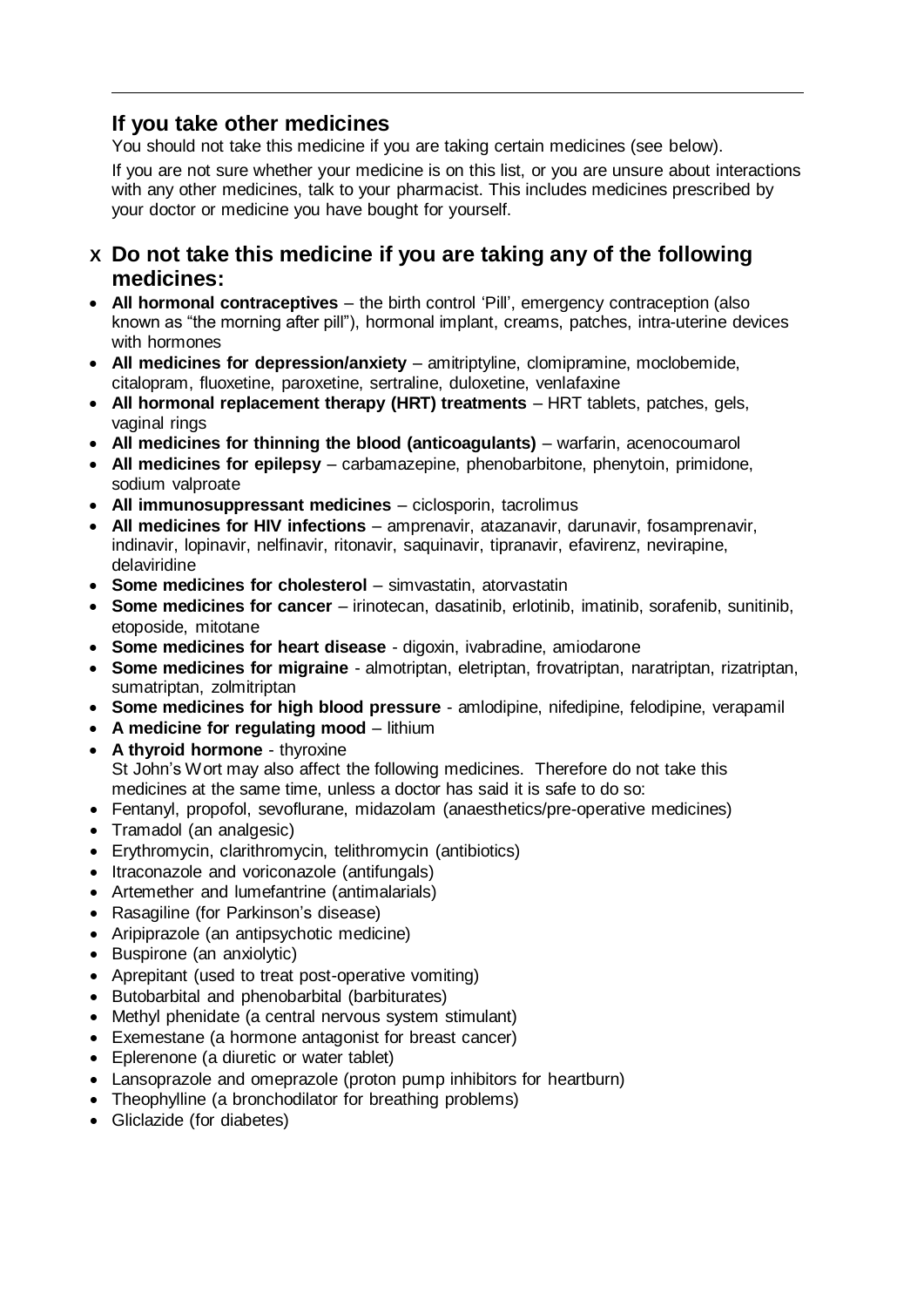### **How to take this medicine**

Check the foil is not broken before use. If it is, do not take that tablet.

| Age                           | How many to take | How often to take |
|-------------------------------|------------------|-------------------|
| Adults aged 18 years and over | One              | Once daily        |

Swallow the tablet whole with water or liquid. Do not chew the tablet.

Do not give to children or adolescents under 18 years.

Do not take more than the amount recommended above.

If symptoms worsen or do not improve after 6 weeks talk to your doctor.

**If you take too many tablets:** Talk to a pharmacist or doctor.

# **Possible side effects**

Most people will not have problems, but some may get some.

- **! If you get any of these side effects, stop taking the tablets. See a doctor:**
- Allergic reactions (skin rash, hives, red itchy skin)

**These other effects may happen. If they bother you talk to a pharmacist:**

- Stomach problems, e.g. indigestion, loss of appetite, feeling sick (nausea), diarrhoea, constipation
- Fatigue, restlessness
- Sunburn-like reactions in skin exposed to strong sunlight or strong ultra-violet (UV) irradiation e.g. solarium, particularly in fair skinned individuals
- Headache, nerve pain or tingling, dizziness, mania (raised excitability), anxiety

### **If any side effect becomes severe, lasts more than a few days, or you notice any side effect not listed here, please tell your pharmacist or doctor.**

### **Reporting side effects**

If you get any side effects, talk to your doctor, pharmacist or nurse. This includes any possible side effects not listed in this leaflet. You can also help to make medicines safer by reporting any side effects to the Yellow Card Scheme at [www.yellowcard.gov.uk.](http://www.yellowcard.gov.uk/) 

## **How to store this medicine**

Do not store above 25°C.

Keep this medicine in a safe place out of the sight and reach of children, preferably in a locked cupboard.

Use by the date on the base of the carton. After this date return any unused product to your nearest pharmacy for safe disposal.

## **What is in this medicine**

Each film-coated tablet contains 250 mg of extract (as dry extract) from St John's wort aerial parts *(Hypericum perforatum* L.*)* (3.5-6:1). This is equivalent to 875 – 1500 mg of St John's wort. The extraction solvent is ethanol 60% v/v.

As well as the active ingredient, the extract also contains lactose monohydrate, calcium hydrogen phosphate dihydrate, powdered cellulose, colloidal anhydrous silica.

The tablet core contains powdered cellulose, magnesium stearate, colloidal anhydrous silica, sodium starch glycolate (type A), stearic acid.

The tablet coating contains Eudragit E100, hypromellose, macrogol 6000, talc, titanium dioxide (E171), iron oxide (E172).

The pack contains 30 yellow film-coated tablets.